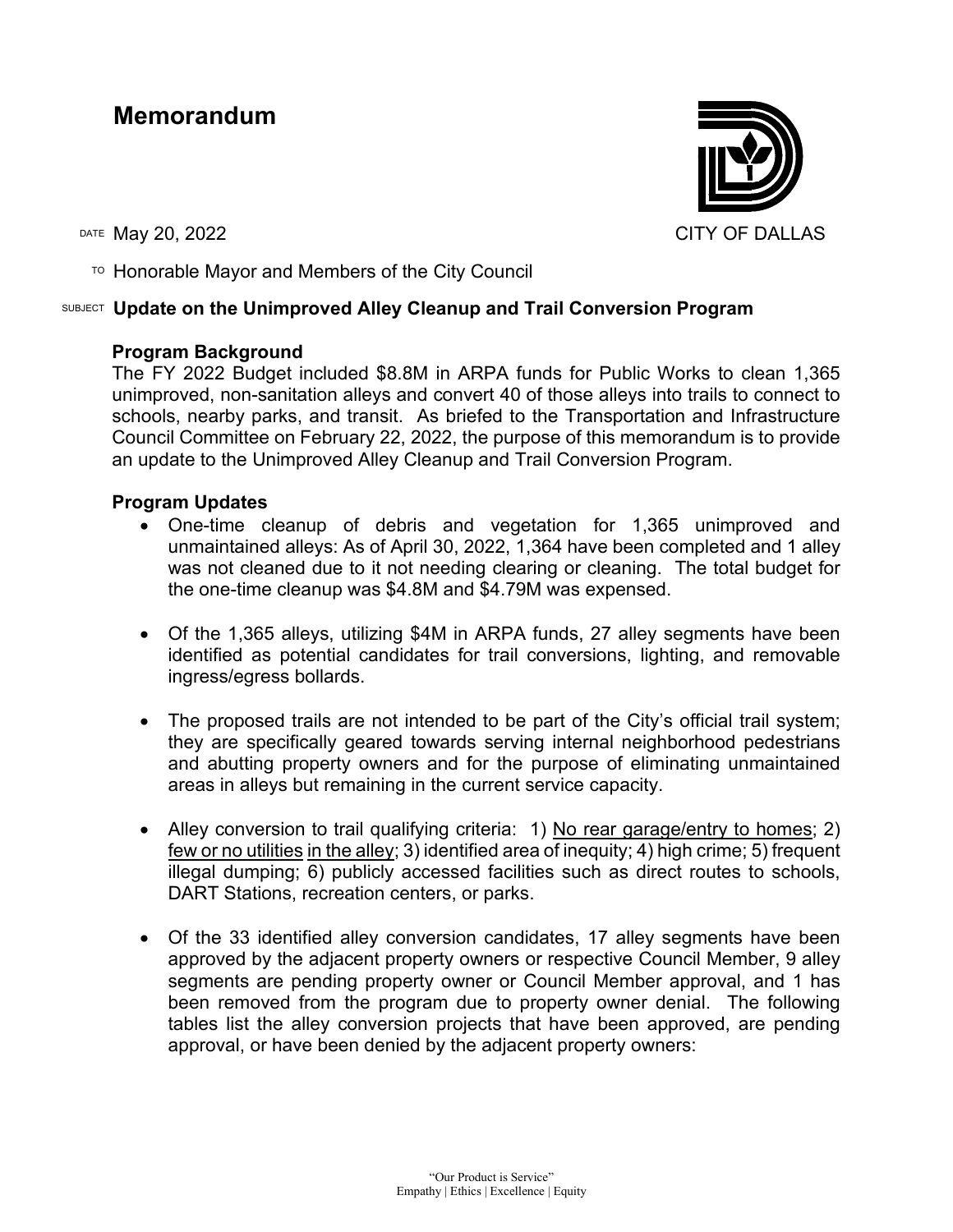#### DATE May 20, 2022 SUBJECT **Update on the Unimproved Alley Cleanup and Trail Conversion Program**

| <b>DISTRICT</b> | <b>ALLEY</b><br><b>NAME</b> | <b>PROJECT BOUNDARIES</b>                                                                                                          |
|-----------------|-----------------------------|------------------------------------------------------------------------------------------------------------------------------------|
| 1               | A1759                       | Alley between W Page Ave and Brooklyn Ave from S Van Buren<br>Ave and S Llewellyn Ave                                              |
| $\overline{2}$  | A00757                      | T-Alley between Grandview Ave to Parkview Ave from Gurley Ave<br>to A00758                                                         |
| $\overline{2}$  | A00758<br>Two<br>segments   | T-Alley between Grandview Ave to Parkview Ave from Grandview<br>Ave to A00757, and from Grandview Ave to A757                      |
| $\overline{7}$  | A1264                       | Alley between Al Lipscomb Way and Park Row Ave from S Malcom<br>X Blvd to Myrtle St                                                |
| $\overline{7}$  | A1280                       | Alley between Birmingham Ave and Warren Ave from Jefferies St<br>to Meyers St                                                      |
| $\overline{7}$  | A1229                       | Alley between Cleveland St and Gould St from South Blvd to Martin<br>Luther King Jr Blvd                                           |
| $\overline{7}$  | A1266<br>Two<br>segments    | Alley between South Blvd and Martin Luther King Jr Blvd<br>from<br>Atlanta St to Myrtle St, and from Myrtle St to S Malcolm X Blvd |
| $\overline{7}$  | A1282                       | Alley between Pennsylvania Ave and Birmingham Ave from<br>Meyers St to Jefferies St                                                |
| $\overline{7}$  | A1283                       | Alley between Pennsylvania Ave and Birmingham Ave from S<br>Malcolm X Blvd to Jeffries St                                          |
| $\overline{7}$  | A1284                       | Alley between Birmingham Ave and Warren St from S Malcom X<br><b>Blvd to Jeffries St</b>                                           |
| $\overline{7}$  | A1285                       | Alley between Birmingham Ave and Warren St from Myrtle St to S<br>Malcom X Blvd                                                    |
| $\overline{7}$  | A1287                       | Alley between Birmingham Avenue to Warren Ave from Atlanta St<br>to Latimer St                                                     |
| $\overline{7}$  | A1296                       | Alley between Peabody Ave and Pennsylvania Ave from Atlanta St<br>to Myrtle St                                                     |
| $\overline{7}$  | A1301                       | Alley between Peabody Ave and Pennsylvania Ave from Latimer<br>St and Edgewood St                                                  |
| $\overline{7}$  | A1308                       | Alley between Latimer St and Pondrom St from Lenway St to<br>Cooper St                                                             |
| $\overline{7}$  | A1309                       | Alley between Latimer St to Pondrom St from Warren Ave to<br>Lenway St                                                             |
| 10              | A03352                      | Alley between 12312 Oberlin Dr and 12306 Hallum St. from Oberlin<br>Dr to A3354 (alley behind 12300 block of Oberlin)              |

## **(19) Approved Alleys by Property Owners or Council Members**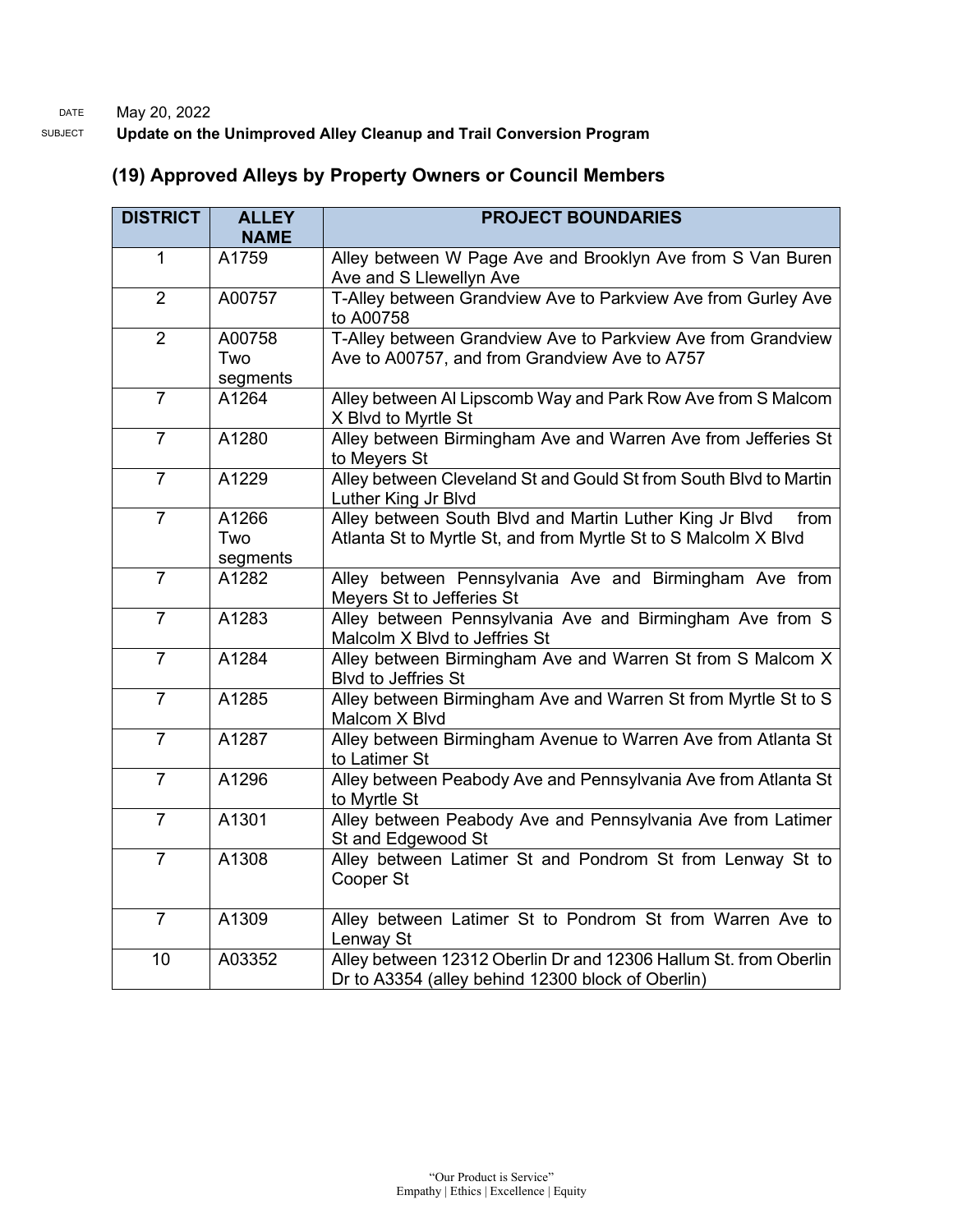#### DATE May 20, 2022 SUBJECT **Update on the Unimproved Alley Cleanup and Trail Conversion Program**

| <b>DISTRICT</b> | <b>ALLEY</b>                                                     | <b>PROJECT BOUNDARIES</b>                                                                                                                                                                                      |
|-----------------|------------------------------------------------------------------|----------------------------------------------------------------------------------------------------------------------------------------------------------------------------------------------------------------|
|                 | <b>NAME</b>                                                      |                                                                                                                                                                                                                |
| 1               | A1756                                                            | Alley between W Brooklyn Ave and W Pembroke Ave from S Van<br>Buren Ave and S Llewellyn Ave                                                                                                                    |
| $\overline{2}$  | A00750                                                           | Alley between Grandview Ave to Parkview Ave from Lindsley Ave to<br><b>Gurley Ave</b>                                                                                                                          |
| 3               | A17591<br>&<br>A17593                                            | Alley between Grassy Ridge Trail and Oxbow Ln from Oxbow Ln to<br>A17592 (Penguin Dr), and alley between Grassy Ridge Trail and<br>Stratton Dr from Oxbow Ln to Penguin Dr                                     |
| 4               | A11228                                                           | Alley between Village Way and Stovall Dr from Garrison St to Deer<br>Path Dr                                                                                                                                   |
| $6\phantom{1}$  | A11741                                                           | Alley between Conroe St and Obenchain St from Morris St to<br><b>McBroom St</b>                                                                                                                                |
| 6               | A17657                                                           | Alley between Sylvan Ave and Topeka Ave from Morris St to McBroom<br>St                                                                                                                                        |
| 8               | A11308,<br>A11530 and<br>A17833<br>3 limits<br>114<br>properties | Alley between Pinebrook Dr and Pacesetter Dr from Hidden Trail to<br>Strawberry Trail, and from Strawberry Trail to Bonnie View Rd, and<br>from Pacesetter Dr to Hidden Trail                                  |
| 14              | A812                                                             | Alley between Junius St and Worth St from N Beacon St to N Fulton<br><b>St</b>                                                                                                                                 |
| 14              | A882 & A883                                                      | Alley between N Beacon St and Parkmont St and Gaston Ave and<br>Junius St between N Beacon St and A883, and Alley between Gaston<br>Ave to Junius St and Parkmont St and N Beacon St from Junius St to<br>A882 |

## **(13) Alley Segments Pending Approval for Conversion**

## **(1) Alley Segment Removed from the Program Based Upon Resident Denial**

| <b>DISTRICT</b> | <b>ALLEY</b><br><b>NAME</b> | <b>PROJECT BOUNDARIES</b>                                                          |
|-----------------|-----------------------------|------------------------------------------------------------------------------------|
| 13              | A5168                       | Alley between Charlestown Dr and Jamestown Park from Jamestown<br>Rd to Nuestra Dr |